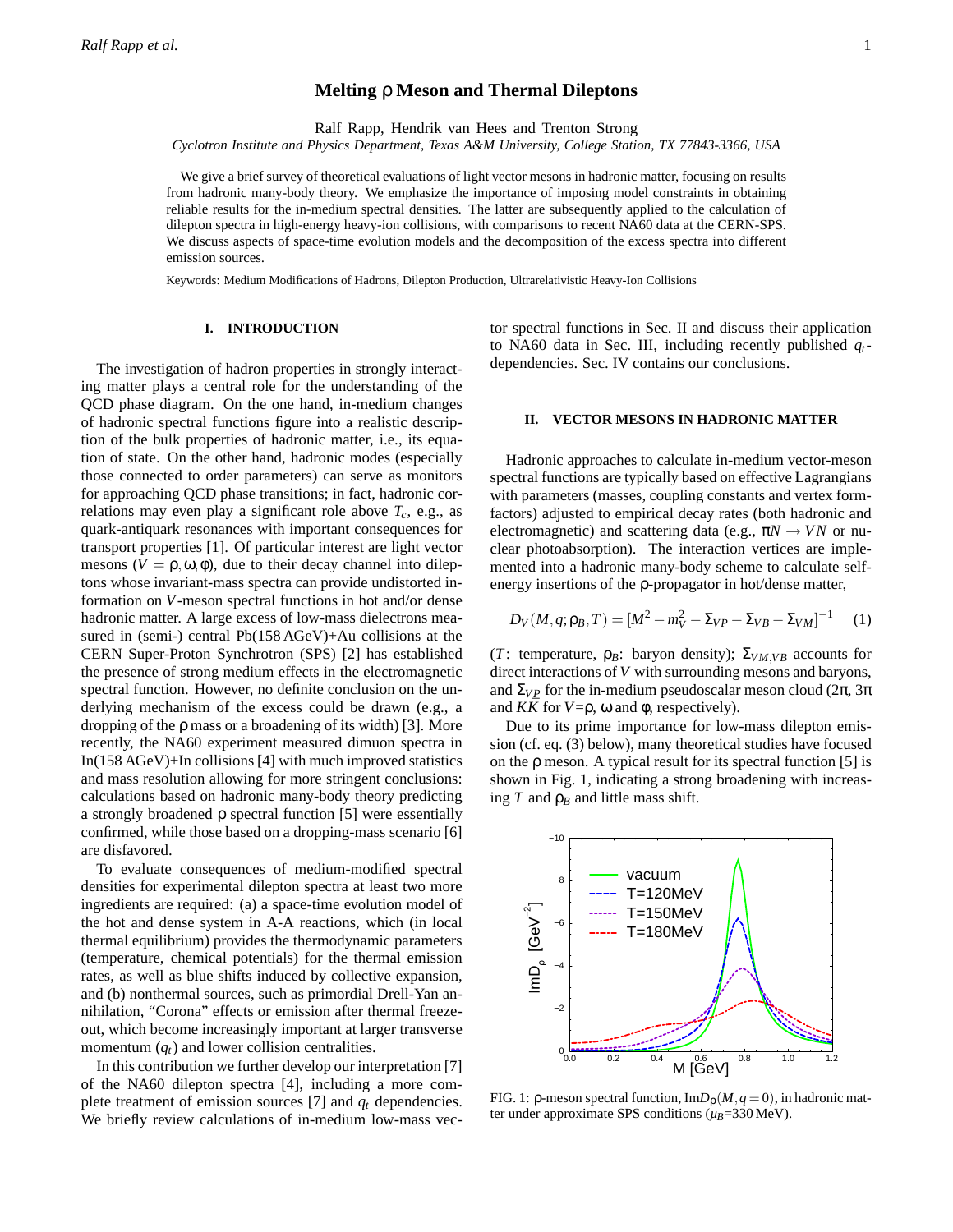An important question is whether the parameters of the effective Lagrangian (e.g., the bare mass,  $m_V$ , in eq. (1)) depend on  $T$  and  $\rho_B$ . This requires information beyond the effectivetheory level. In Ref. [8], a Hidden-Local-Symmetry framework for introducing the ρ meson into a chiral Lagrangian has been treated within a renormalization group approach at finite temperature (pion gas). While the hadronic interactions affect the in-medium ρ properties only moderately, a matching of the vector and axialvector correlator to the (spacelike) operator product expansion (involving quark and gluon condensates which decrease with increasing *T*) requires a *T*-dependence of hadronic couplings and bare masses, inducing a dropping ρ-mass. On the other hand, based on QCD sum rules in cold nuclear matter (which also involve an operator product expansion), it was shown that the decrease of in-medium quark and gluon condensates can also be satisfied by an increased width of the ρ spectral function [9]. The finite-density spectral functions corresponding to Fig. 1 are compatible with the QCD sum rule constraints of Ref. [9]. Since the latter are mostly driven by in-medium 4-quark condensates,  $\langle (q\bar{q})^2 \rangle$ , a more accurate determination of these is mandatory to obtain more stringent conclusions on the *V* spectral functions [10].

For the ω meson, hadronic Lagrangian calculations predict an appreciable broadening as well ( $\Gamma_{\phi}^{\text{med}} \simeq 50 \text{ MeV}$  at normal nuclear matter density,  $\rho_0 = 0.16 \text{ fm}^{-3}$ , but reduced masses have also been found [11]. A recent experiment on photoproduction of ω mesons off nuclei [12] has provided evidence for a decreased ω mass, but an interpretation of the data using an ω spectral function with 90 MeV width seems also viable [13].

Finally, φ mesons are expected to undergo significant broadening in hot and dense matter [14, 15], mostly due to modifications of its kaon cloud. Nuclear photoproduction of φ mesons [16] indicates absorption cross sections that translate into an in-medium width of  $\sim$ 50 MeV at ρ<sub>0</sub>.

### **III. DILEPTON SPECTRA AT CERN-SPS**

In a hot and dense medium, the equilibrium emission rate of dileptons  $(l^+l^-$  with *l*=*e*, $\mu$ ) can be written as [17]

$$
\frac{dN_{ll}}{d^4x d^4q} = -\frac{\alpha^2}{\pi^3} \frac{L(M^2)}{M^2} \text{Im}\Pi_{\text{em}}(M,q) f^B(q_0;T) \qquad (2)
$$

( $f^B$ : Bose distribution,  $L(M^2)$ : lepton phase space,  $\alpha =$ 1/137). Within the vector dominance model, the low-mass regime (*M*≤1 GeV) of the retarded e.m. current-current correlator can be saturated by the light vector mesons,

$$
\text{Im}\Pi_{\text{em}} = \sum_{V=\rho,\omega,\phi} \frac{m_V^4}{g_V^2} \text{Im}D_V , \qquad (3)
$$

implying an approximate weighting of ρ:ω:φ contributions of 10:1:2 (reflecting the values of Γ*V*→*ee*).

Thermal dilepton spectra in A-A collisions are obtained by convoluting the rate (2) over space-time. We employ an expanding thermal fireball whose parameters are tuned to hydrodynamic simulations (see, e.g., Ref. [18]). For central In(158 AGeV)-In, an initial Quark-Gluon Plasma (QGP)



FIG. 2: Excess dilepton mass spectra in central In(158 AGeV)-In compared to (a) thermal fireball calculations with thermal emission from QGP, in-medium ρ, ω and φ mesons and 4-pion-type annihilation [7] (upper panel) (b) a hydrodynamic convolution of rates from the chiral virial approach [19] (lower panel).

phase  $(T_0=197 \text{ MeV})$  is followed by a mixed phase and hadrochemical freezeout at  $(\mu_B^c, T_c) = (232, 175)$  MeV. The subsequent hadronic phase incorporates meson chemical potentials to conserve the measured particle ratios, with thermal freezeout at  $T_{\text{fo}} \approx 120 \text{ MeV}$  after a total lifetime of ∼7 fm/c. In the QGP, dilepton emission is due to  $q\bar{q}$  annihilation, while in the hadron gas it is governed by in-medium  $\rho$ ,  $\omega$  and  $\phi$  at low mass



FIG. 3: Same as Fig. 2 (upper panel), but for semicentral In(158 AGeV)-In; the calculations additionally include primordial Drell-Yan annihilation and ρ decays after thermal freezeout.